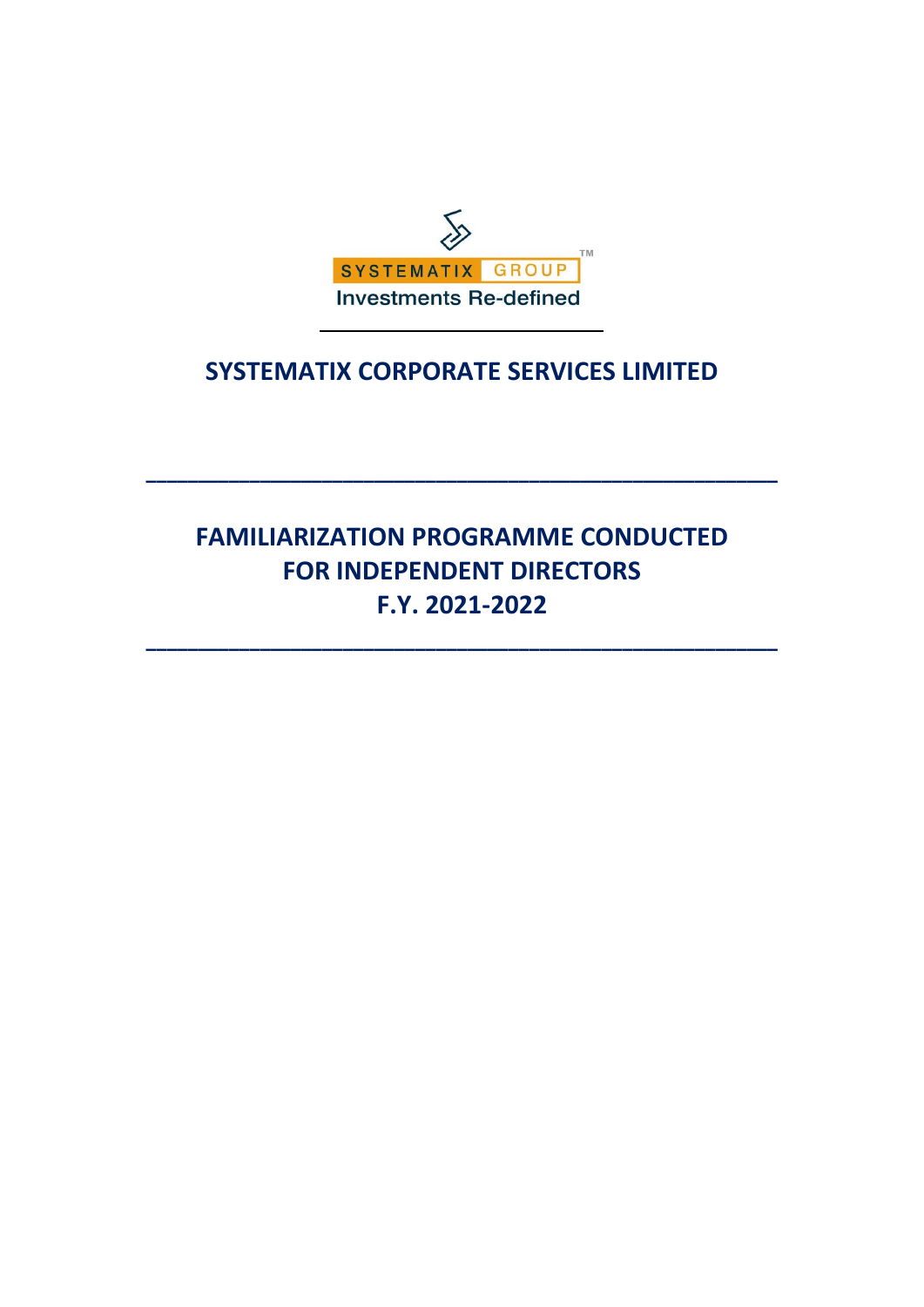

#### **Preamble:**

- SEBI (Listing Obligations and Disclosure Requirements) Regulations, 2015 lays down that the Company shall familiarise the Independent directors with the Company, their roles, rights, responsibilities in the Company, nature of the industry in which the Company operates, business model of the Company, etc.
- Such familiarization with the Company shall be carried on through various programmes and such programmes shall be disclosed on the Company's website.

#### **Purpose and Objective of the Programmes:**

- To provide insights into the Company to enable the Independent Directors to understand the Company's business in depth that would facilitate their active participation in managing the Company.
- To update the Independent Directors on a continuous basis on significant developments so as to enable them to take well informed decisions in a timely manner.

### **Initiatives taken by the Company to update the Independent Directors on a continuing basis:**

- All Independent Directors are aware and further updated about their roles, rights and responsibilities under the Companies Act 2013 and other relevant legislations.
- All Directors including Independent Directors' are periodically provided the Memorandum and Articles of Association, Annual Reports, policies adopted and displayed at the website of the Company alongwith Code of Conduct.
- All Independent Directors are periodically made aware on regulatory updates and recent amendments in various acts.
- All Independent Directors were informed to appear for the online self-assessment test and secure atleast 60 % marks in the online test and renew their Subscription.

Systematix Corporate Services Limited (the Company) has periodically conducted the familiarization programmes for all its directors including independent Directors and the details of the same are as under: